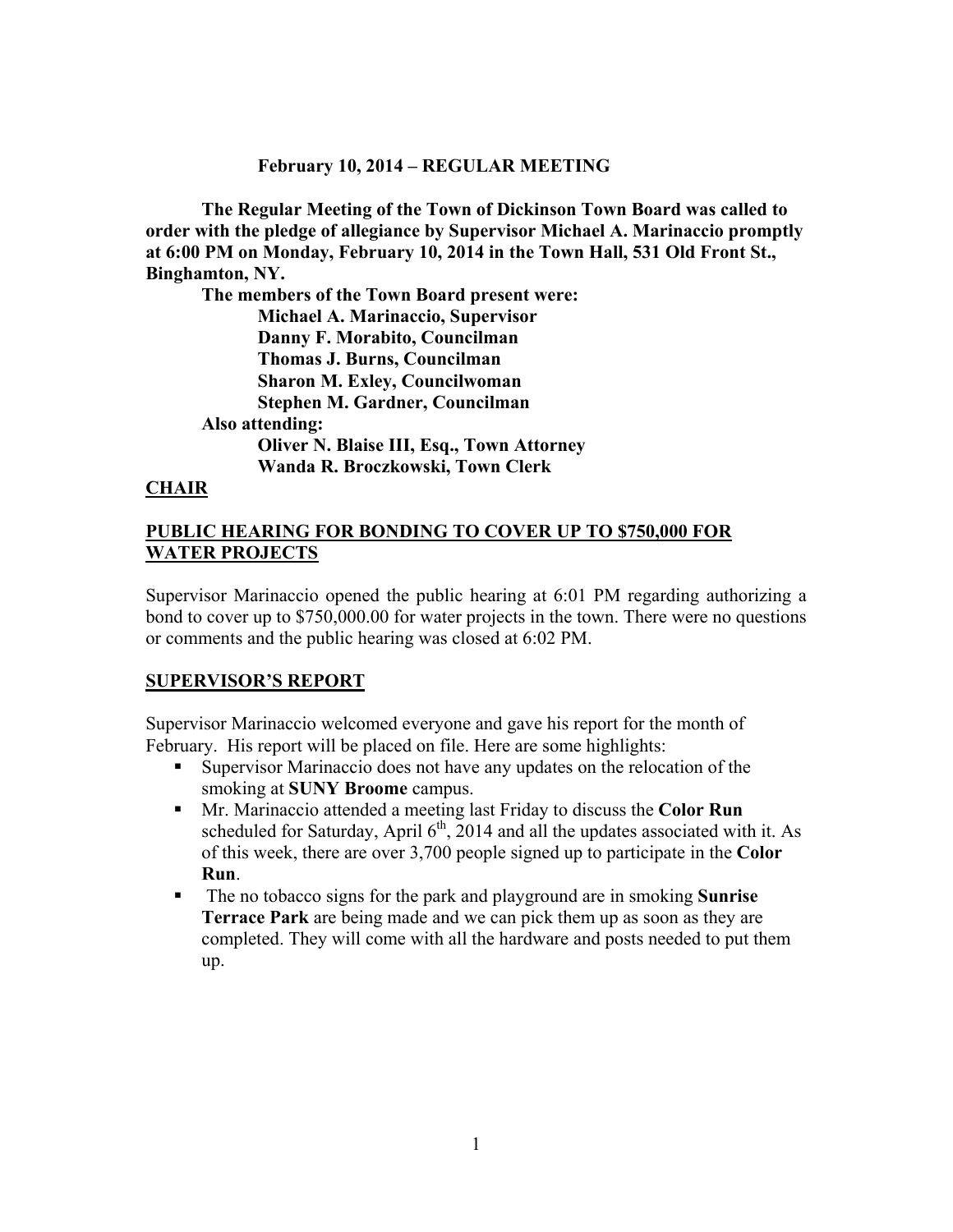- The **BC Association of Towns & Villages** meeting is now scheduled for Thursday, February 27, 6 pm at **Traditions**. Guest speaker will be Mr. Walsh and he will discuss the plan on building a casino at **Traditions**.
- The **Prospect Terrace fire Company Annual Swearing in Ceremony** will take place on Saturday, February 22, at around 6 pm. Just a reminder: Please let him know if you are planning to attend. Mr. Marinaccio will also be doing his annual state of the town report.
- Supervisor Marinaccio received another email from one of our residents thanking our public works employees for doing such a great job with snow and ice removal and control.
- Wanda Town Clerk and her Deputy Clerk Sue have generated a new Town Officials Contact information list and Supervisor Marinaccio distributed one to each of you.
- Mr. Marinaccio received the new 2013 & 2014 **Consumer Price Index (CPI)** rates regarding our contract agreement with the Sheriff's department. The new per diem rate will be \$7.97. The new annual payment to the town will be \$39,802. With more and more prisoners being boarded out, we will see less revenue.
- \$747,778 Sales Tax Revenue share back to the **Town of Dickinson**.
- Mr. Marinaccio received a letter from **Time Warner** stating they will be increasing their rates.
- **NYSEG** warning letters-None received.
- Code violations There was 1 code violation for 26 Pulaski Street for large amounts of various debris at curb and around the property.
- Dog Control Officer's report Supervisor Marinaccio is in receipt of the Monthly Dog Control report submitted by Greg Starley. He has separated calls for the town and the village to simplify review. Strays, barking dog complaints, and missing dog were some of the issues reported on.

# **PUBLIC COMMENTS**

Mr. Love of Orchard Road stated the Town has done a great job of snow plowing during all of the snow storms. He wondered if there is a local law referring to residents who have a fire hydrant near their properties requiring the resident to clear the snow from around these fire hydrants. Mr. Marinaccio stated many residents voluntarily clean around them. There is no law requiring residents to clean around them.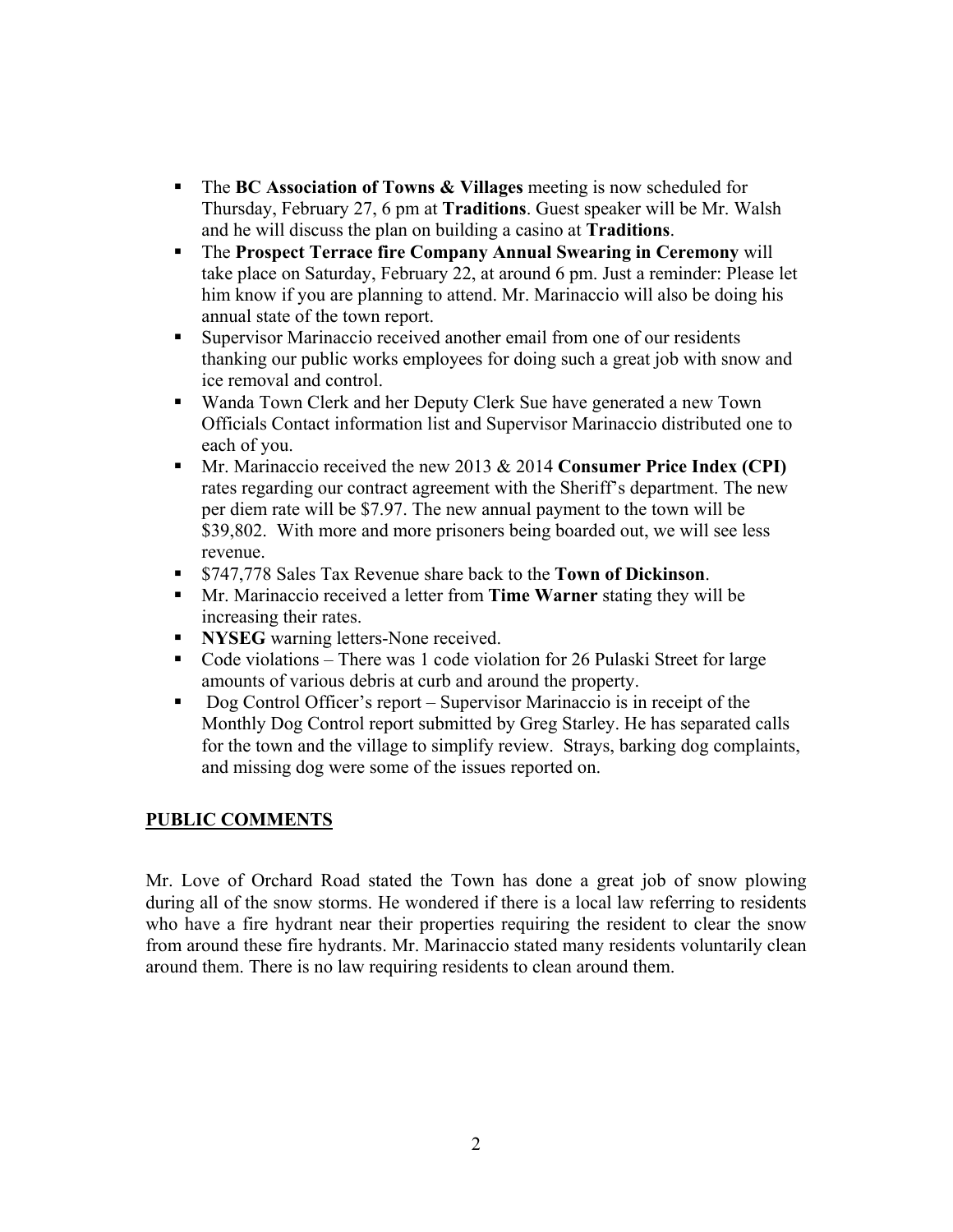### **APPROVAL OF MINUTES**

On a motion by Councilman Morabito seconded by Councilman Gardner to approve the Work Session January 6, and Regular Meeting Minutes of January 13, 2014. All in favor. Vote -5 Ayes, Nays-0.

### **ABSTRACTS for Voucher #2 for 2/10/2014**

Abstract Summary of Audited Vouchers for Funds respectively in the amount of \$149,469.73. On Motion from Councilwoman Exley, seconded by Councilman Morabito to approve. Vote  $Ayes - 5$ , Nays  $- 0$ .

 Supervisor Marinaccio voting Aye Councilman Morabito voting Aye Councilman Burns voting Aye Councilwoman Exley voting Aye Councilman Gardner voting Aye Unanimously passed and noted as duly adopted.

## **ATTORNEY**

### **RESOLUTION 2014-5**

 The following Resolution Addressing Casino Support in Broome County was offered by Councilman Morabito, who moved its adoption, seconded by Councilman Gardner, with the following discussion:

BE IT RESOLVED, by the Town Board of the Town of Dickinson, Broome County, New York as follows: **Addressing Casino Support in Broome County.** 

Mr. Blaise commented it is based on a resolution the County has passed. The Governor has designated this could be one of the proposed areas for a casino. If passed, the resolution must be submitted to the NYS Gaming Commission. The Board recognized there are traffic questions and **DOT**, if it goes through, it must have site approval by the appropriate zoning and planning boards in the home municipality. Each Board member gave their feelings before the vote was taken. Both Gardner and Morabito were in favor and felt it would be positive for business and quality of life for the County. Councilwoman Exley was not against it but was hoping she could have heard Mr. Walsh's comments to be presented at the **Association of Towns** meeting later in the

month, thus voting 'against' based on limited information. Councilman Burns is on the fence and he too would have preferred to hear Mr. Walsh's comments regarding same. The question of adoption of the foregoing Resolution was duly put to a vote on roll call which resulted as follows: All in favor. Vote  $Ayes - 4$ , Nays  $- 1$ .

> Supervisor Marinaccio voting Aye Councilman Morabito voting Aye Councilman Burns voting Aye Councilwoman Exley voting Nay Councilman Gardner voting Aye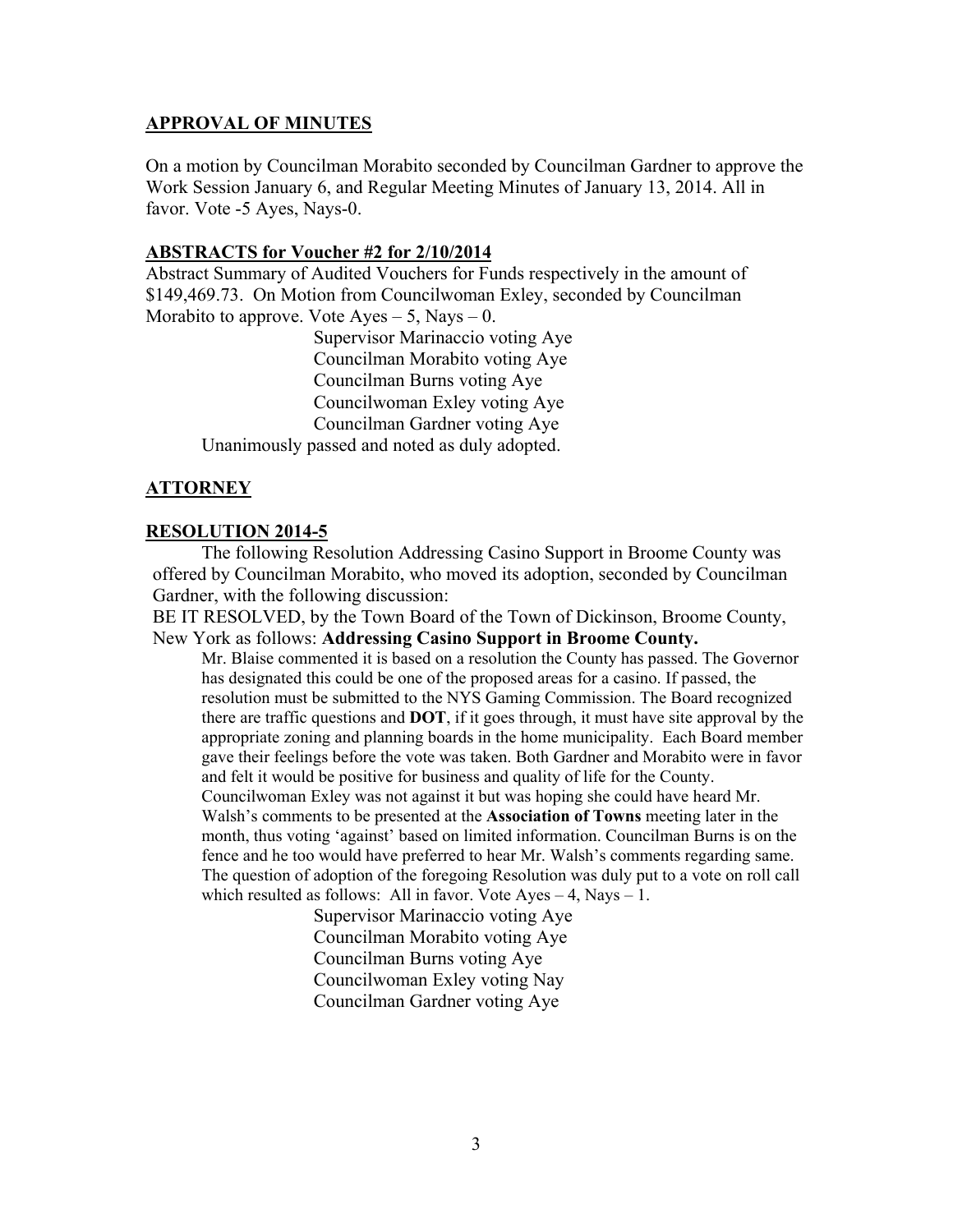#### **Town of Dickinson**

### **RESOLUTION OF SUPPORT FOR A CASINO IN BROOME COUNTY**

### **Resolution \_5\_\_-2014**

WHEREAS, the citizens of the State of New York overwhelmingly voted in the affirmative to amend § 9 of Article 1 of the Constitution to allow the authorization for up to seven Class III casinos in New York State, and

WHEREAS, the Governor announced that the first four casinos will be built in Upstate New York, including at least one in the Southern Tier/Central Region, which includes Broome County, and

WHEREAS, it is projected that the construction of these Class III casinos will promote significant job growth, increase aid to schools, and permit local governments to lower property taxes through revenues generated for the host communities, which would accordingly inure to the benefit of Broome County in the event that a Broome County site was selected,

NOW, therefore be it RESOLVED, that in furtherance of the above goals, the Town of Dickinson hereby declares its support for locating one of the proposed casinos within Broome County, and be it

FURTHER RESOLVED, that a copy of this Resolution shall be sent to the New York State Gaming Commission, Governor Andrew Cuomo, New York State Senator Thomas Libous, and New York State Assemblyman Clifford Crouch.

Dated: February 10, 2014

I hereby certify that the foregoing is a complete, true and accurate statement of the resolution that was passed by the Town Board of the Town of Dickinson at its duly convened regular meeting on February 10, 2014.

Wanda R. Broczkowski, Town Clerk Town of Dickinson

 $\mathcal{L}_\text{max}$  , and the set of the set of the set of the set of the set of the set of the set of the set of the set of the set of the set of the set of the set of the set of the set of the set of the set of the set of the

SEAL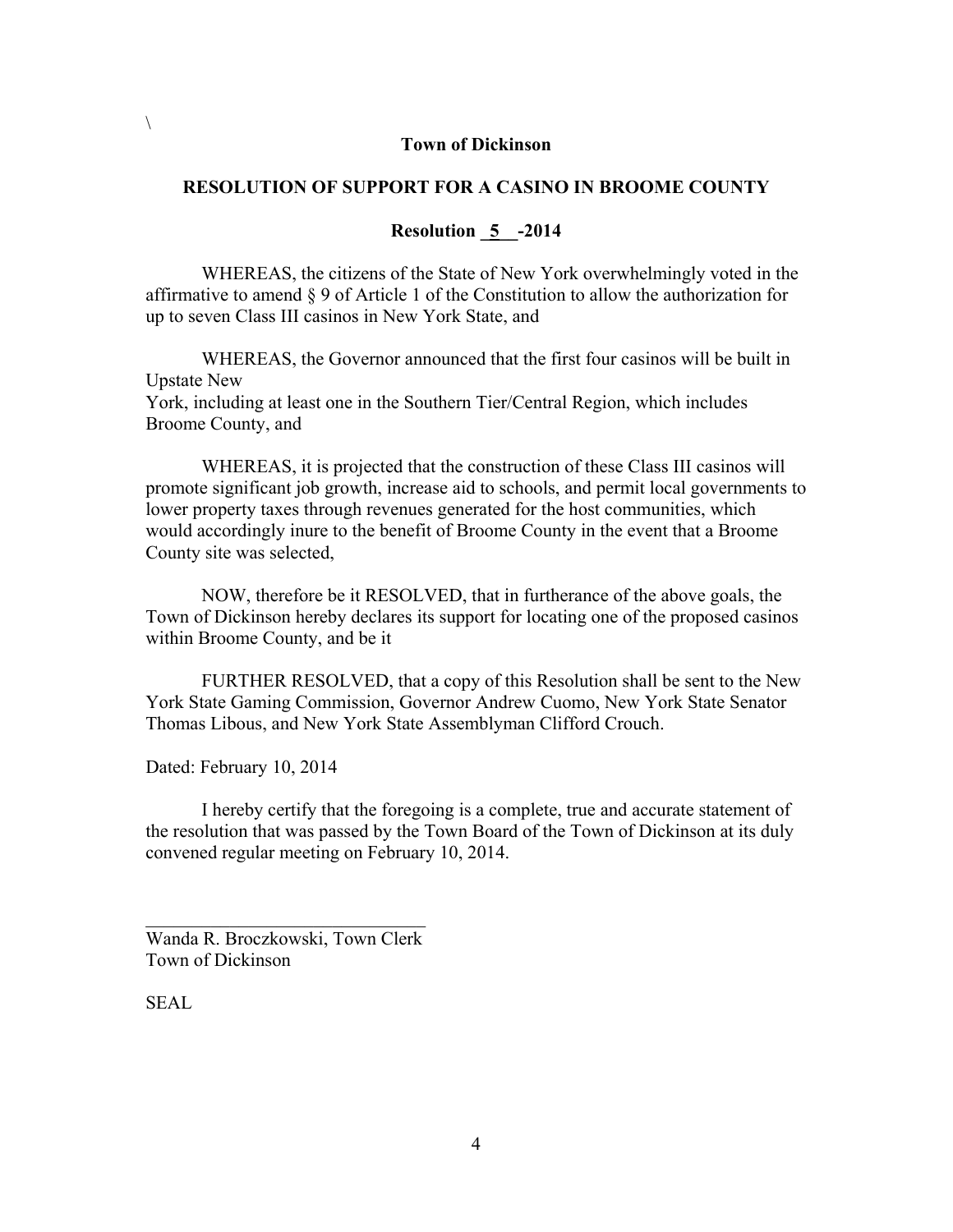## **RESOLUTION 2014-6**

The following Resolution was offered by Councilman Gardner, who moved its adoption, seconded by Councilman Burns to wit:

BE IT RESOLVED, by the Town Board of the Town of Dickinson, Broome County, New York as follows: **a resolution authorizing adopting BJCSTP standard reporting requirements form.** 

The question of adoption of the foregoing Resolution was duly put to a vote on roll call which resulted as follows: All in favor. Vote Ayes  $-5$ , Nays  $-0$ .

 Supervisor Marinaccio voting Aye Councilman Morabito voting Aye Councilman Burns voting Aye Councilwoman Exley voting Aye Councilman Gardner voting Aye

All in favor. A copy of the **BJCSTP** reporting form is attached.

## **RESOLUTION 2014-7**

The following Resolution was offered by Councilman Morabito, who moved its adoption, seconded by Councilwoman Exley to wit:

BE IT RESOLVED, by the Town Board of the Town of Dickinson, Broome County, New York as follows: **a resolution authorizing a Public Hearing March 3rd at 5:30 p.m. regarding Planning Board zone change from R2 to PUD-Microtel Hotel**  Project. 239 report review was approved by Broome County. At this point no Public Hearing is required by the Planning Board. The Planning Board will meet on February 24, 2014 to recommend the preliminary site plan to the Town Board.

The question of adoption of the foregoing Resolution was duly put to a vote on roll call which resulted as follows: All in favor. Vote  $Ayes - 5$ , Nays – 0.

> Supervisor Marinaccio voting Aye Councilman Morabito voting Aye Councilman Burns voting Aye Councilwoman Exley voting Aye Councilman Gardner voting Aye

All in favor.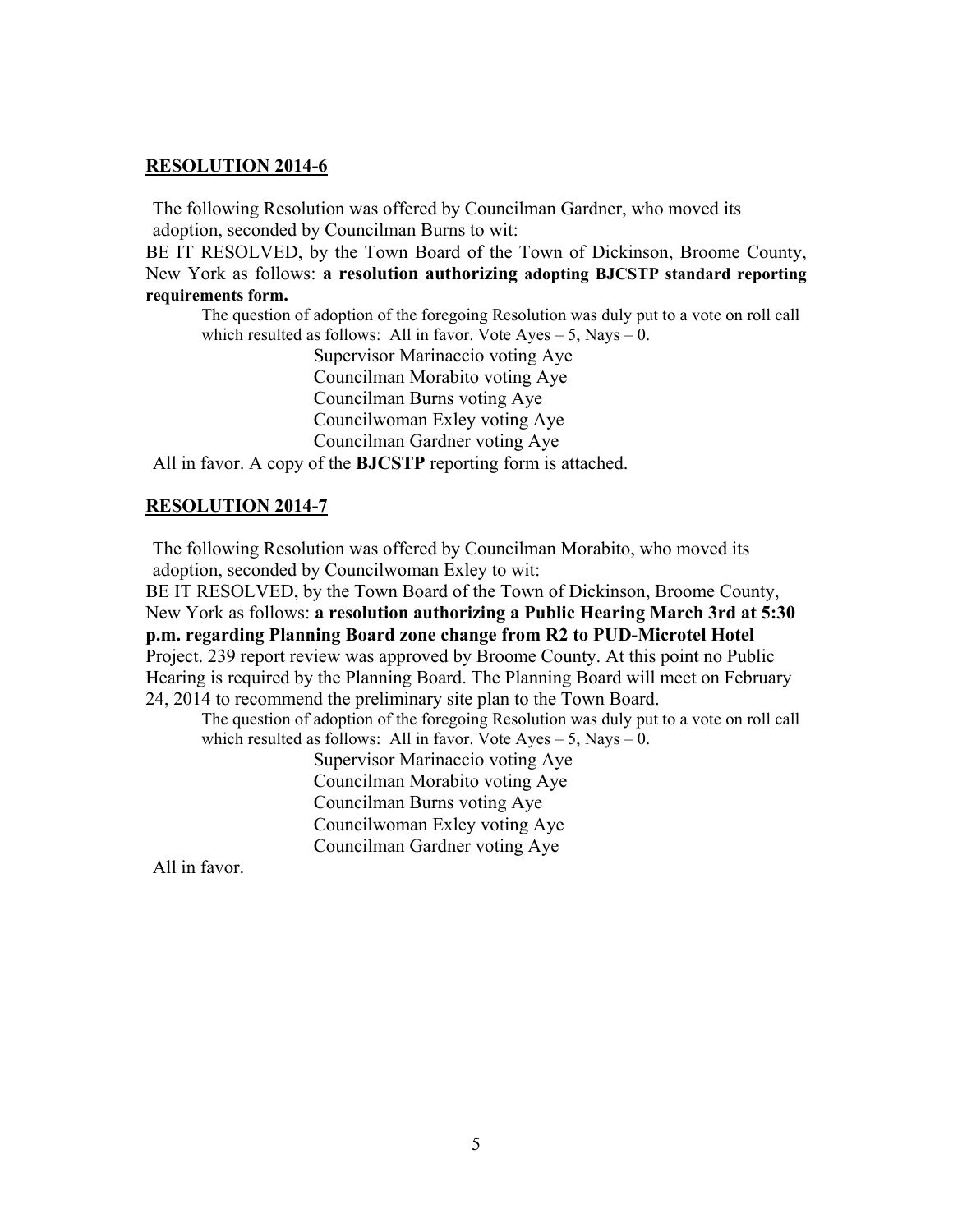## **BROOME COUNTY ROAD USE AGREEMENT**

Attorney Blaise affirmed there has been progress regarding the proposed **Road Preservation Law** proposed by the **County**. Rather than focus on a uniform law, it was suggested that the local municipalities have a uniform road use agreement. It is meant to encourage developers to agree to a check list of the things to protect the roads. Each town has their own philosophy of what they deem necessary. Rather than issue a single permit for every truck for each truck run, the local road use agreement would address the need for road repairs over time. Attorney Blaise will report back to us with progress as they move along.

# **RESOLUTION 2014-8**

The following Resolution was offered by Councilman Gardner, who moved its adoption, seconded by Councilwoman Exley to wit:

BE IT RESOLVED, by the Town Board of the Town of Dickinson, Broome County, New York as follows: **a resolution authorizing the expenditure for appraisal of Burke property and N. Broad Street parcels by Bob Congdon for extension of Phelps Street.** The appraisal cost is \$4,650.00. We must have this to move forward for the road to be built.

The question of adoption of the foregoing Resolution was duly put to a vote on roll call which resulted as follows: All in favor. Vote  $Aves - 5$ , Nays  $- 0$ .

> Supervisor Marinaccio voting Aye Councilman Morabito voting Aye Councilman Burns voting Aye Councilwoman Exley voting Aye Councilman Gardner voting Aye

All in favor.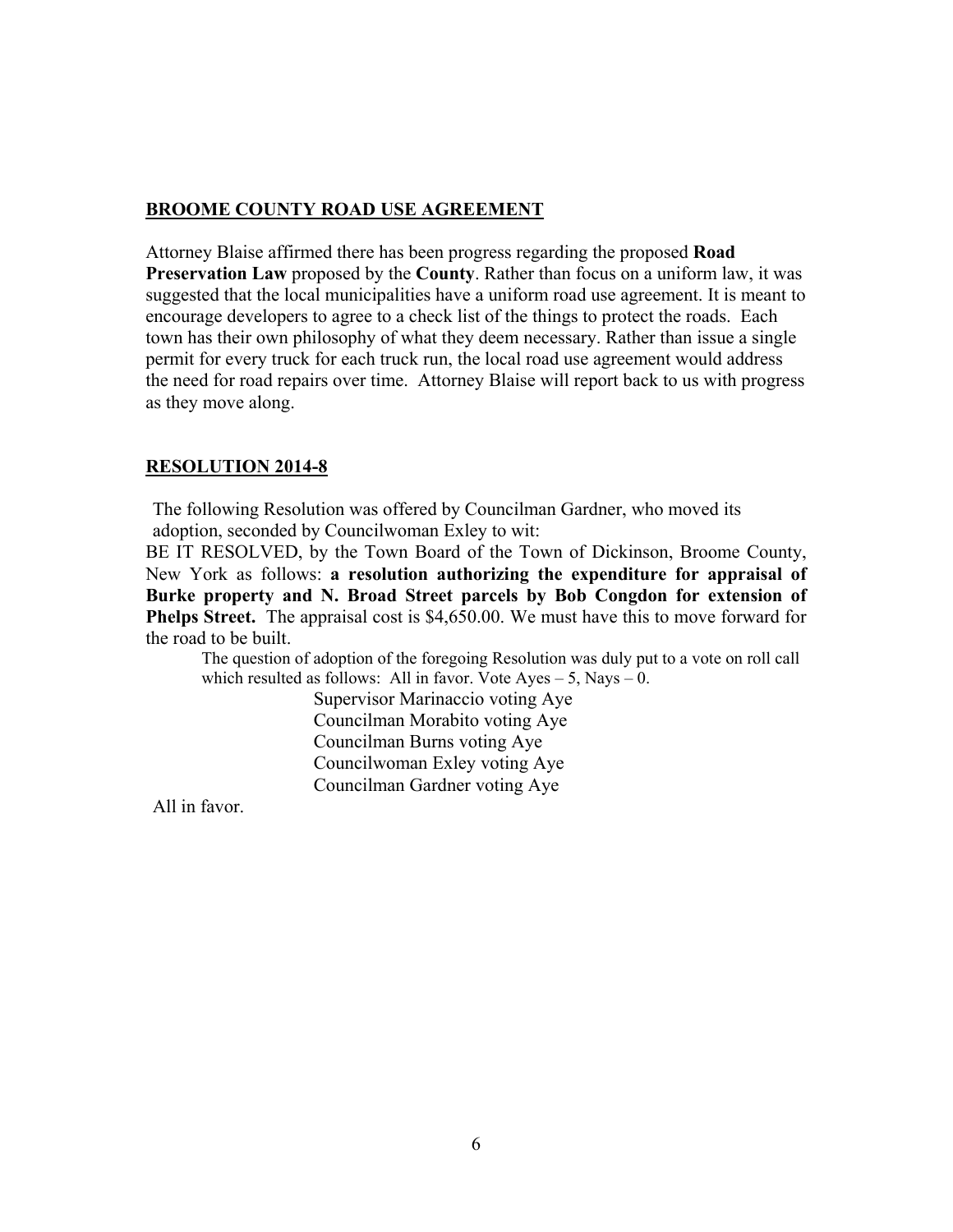# **CAPITAL IMPROVEMENT BILLING CHARGE \$20 PER QUARTER FOR WATER DISTRICT**

A lengthy discussion ensued regarding an opportunity to establish within the water billing structure a **Capital Improvement billing charge of \$20 per quarter for each account in the water district** in order to recover and pay money back to the water fund as a result of installing a water tank on **Old State Road and to** cover the **Glenwood Road Project**. The Town would need up to\$750,000 for a bond for BAN. What transpired last year the Town covered the money from the general fund to install the water tank and we need to replenish the fund. In addition we need to ensure we can afford the **Glenwood Road Project**. Mr. Marinaccio deferred to Councilman Morabito, **Finance Chair**, as he reviewed the financials of the Capital Improvement proposal. He stated we will know by the end of March if we will have a surplus and how much is really needed. Water rates have been the same for five (5) years now. The Board would prefer not to raise the water rates which are why we would set a monetary goal when incorporating the **Capital Improvement Fund**. \$20 per quarter would raise \$40K this year and up to \$90K annually thereafter. This would refer to the whole water system, not just one or two projects. It is possible Supervisor Marinaccio may ask to table the BAN vote. Also, it should be noted we are not obligated to go forward and there is no time schedule on it.

With all the weather related scenarios water breaks have been prevalent and frequent within our aging water system. The board recognizes the seriousness of the situation and discussed several options of how to proceed. We just need to get this **BAN** in place. If all goes as planned, Danny Miller of the **Water Department** recommend scheduling the replacement of water lines for the **Glenwood Road Project** June 2014 once school is out. Mr. Miller recommends moving the water lines closer to the road as it is less expensive due to the brush growth hindering them from gaining access when repairing the water lines.

At this time the board was ready to vote on the resolution to authorize scheduling a public hearing authorizing adding a \$20 billing fee quarterly to each water bill on March  $3^{\text{rd}}$ .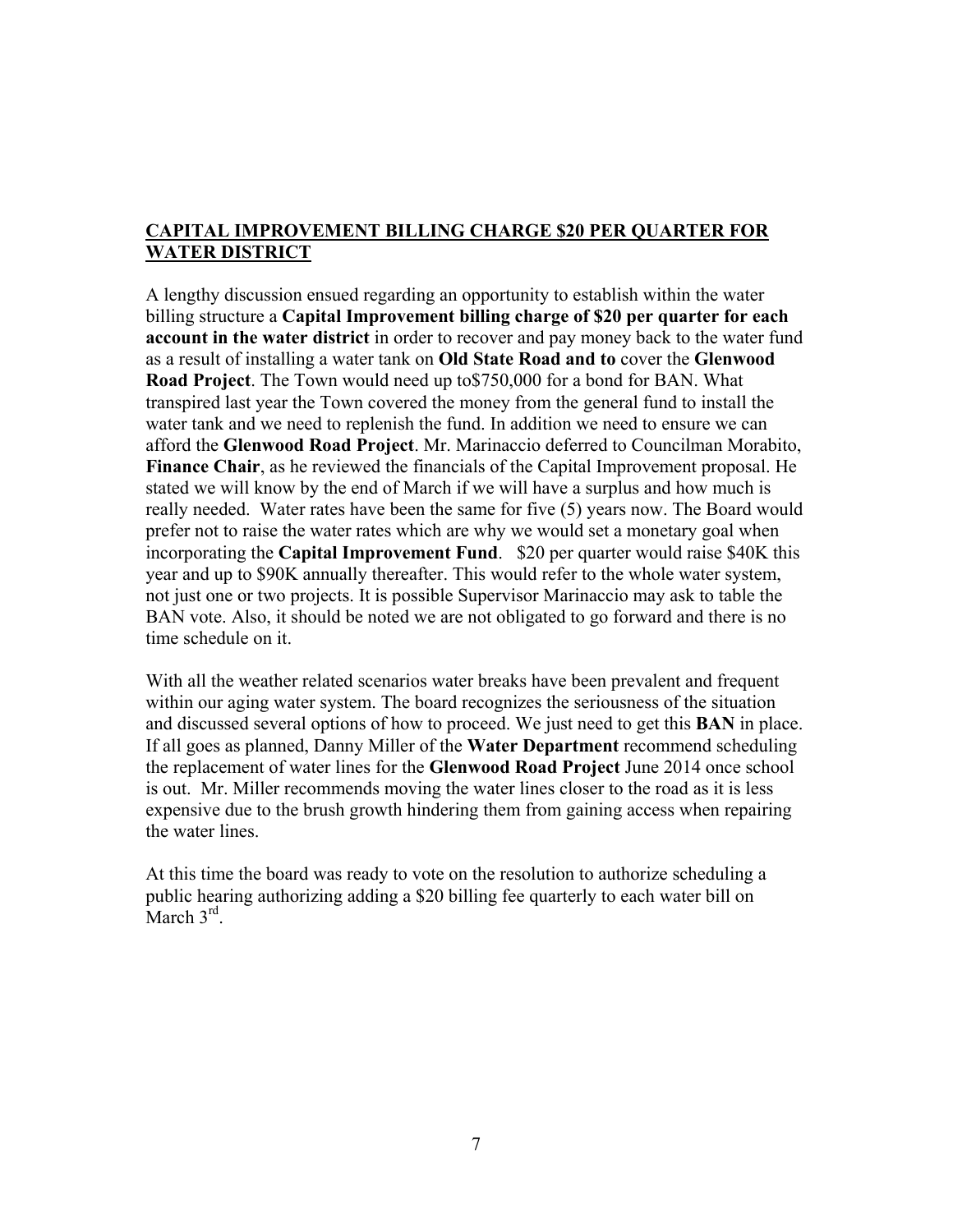### **RESOLUTION 2014-9**

The following Resolution was offered by Councilman Morabito, who moved its adoption, seconded by Councilman Burns to wit:

BE IT RESOLVED, by the Town Board of the Town of Dickinson, Broome County, New York as follows: **a resolution authorizing a Public Hearing be schedule for March 3rd to authorize adding a \$20.00 per quarter water Capital Improvement billing fee to cover maintaining Town water lines.** 

The question of adoption of the foregoing Resolution was duly put to a vote on roll call which resulted as follows: All in favor. Vote  $Ayes - 5$ , Nays  $- 0$ .

> Supervisor Marinaccio voting Aye Councilman Morabito voting Aye Councilman Burns voting Aye Councilwoman Exley voting Aye Councilman Gardner voting Aye

All in favor.

#### **RESOLUTION 2014-10**

The following Resolution was offered by Councilman Gardner, who moved its adoption, seconded by Councilwoman Exley to wit:

BE IT RESOLVED, by the Town Board of the Town of Dickinson, Broome County, New York as follows: **a resolution authorizing after a Public Hearing to Bond for up to and not to exceed \$750,000.**

The question of adoption of the foregoing Resolution was duly put to a vote on roll call which resulted as follows: All in favor. Vote  $Aves - 5$ , Navs  $- 0$ .

> Supervisor Marinaccio voting Aye Councilman Morabito voting Aye Councilman Burns voting Aye Councilwoman Exley voting Aye Councilman Gardner voting Aye

All in favor. Resolution attached.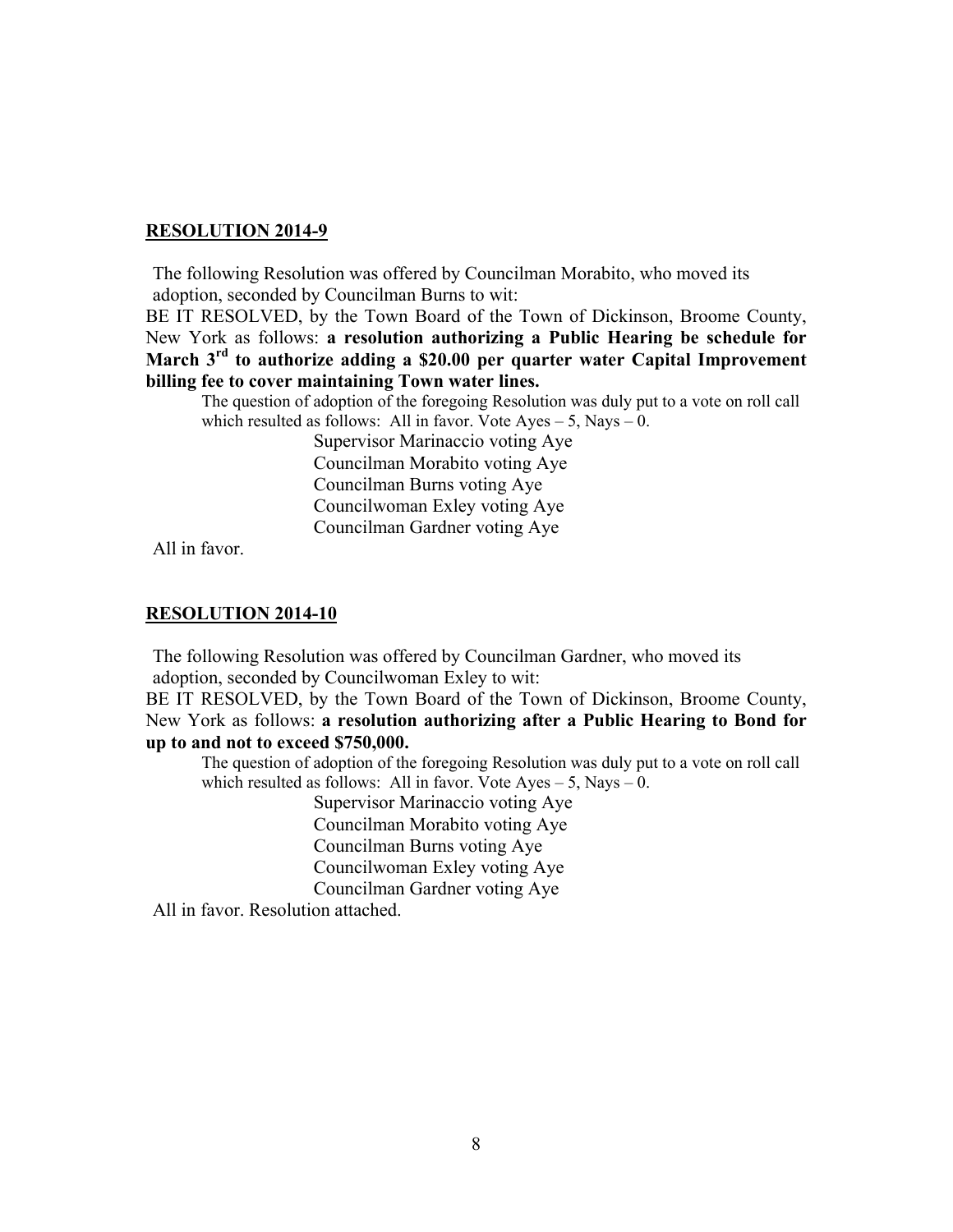### **RESOLUTION 2014-11**

The following Resolution was offered by Councilman Morabito, who moved its adoption, seconded by Councilman Burns to wit:

BE IT RESOLVED, by the Town Board of the Town of Dickinson, Broome County, New York as follows: **a resolution authorizing Bonding for a BAN for up to and not to exceed \$750,000. It is there only if we need it.**

The question of adoption of the foregoing Resolution was duly put to a vote on roll call which resulted as follows: All in favor. Vote  $Ayes - 5$ , Nays  $- 0$ .

> Supervisor Marinaccio voting Aye Councilman Morabito voting Aye Councilman Burns voting Aye Councilwoman Exley voting Aye Councilman Gardner voting Aye

All in favor.

#### **20 LINDA DRIVE RIGHT-OF-WAY**

Attorney Blaise affirmed his partner has been working with Mr. Graupman on the agreement to give up our right-of-way and to review this right-of-way situation surrounding his intention to build a home on this road ensuring the building project does not land lock the neighboring properties allowing residents to get through.

#### **RESOLUTION 2014-12**

The following Resolution was offered by Councilman Morabito, who moved its adoption, seconded by Councilman Burns to wit:

BE IT RESOLVED, by the Town Board of the Town of Dickinson, Broome County, New York as follows: **a resolution authorizing to schedule a Public Hearing for March 3rd at 5:35 p.m. for "best value" purchasing local law.** 

The question of adoption of the foregoing Resolution was duly put to a vote on roll call which resulted as follows: All in favor. Vote  $Ayes - 5$ , Nays  $- 0$ .

> Supervisor Marinaccio voting Aye Councilman Morabito voting Aye Councilman Burns voting Aye Councilwoman Exley voting Aye Councilman Gardner voting Aye

All in favor.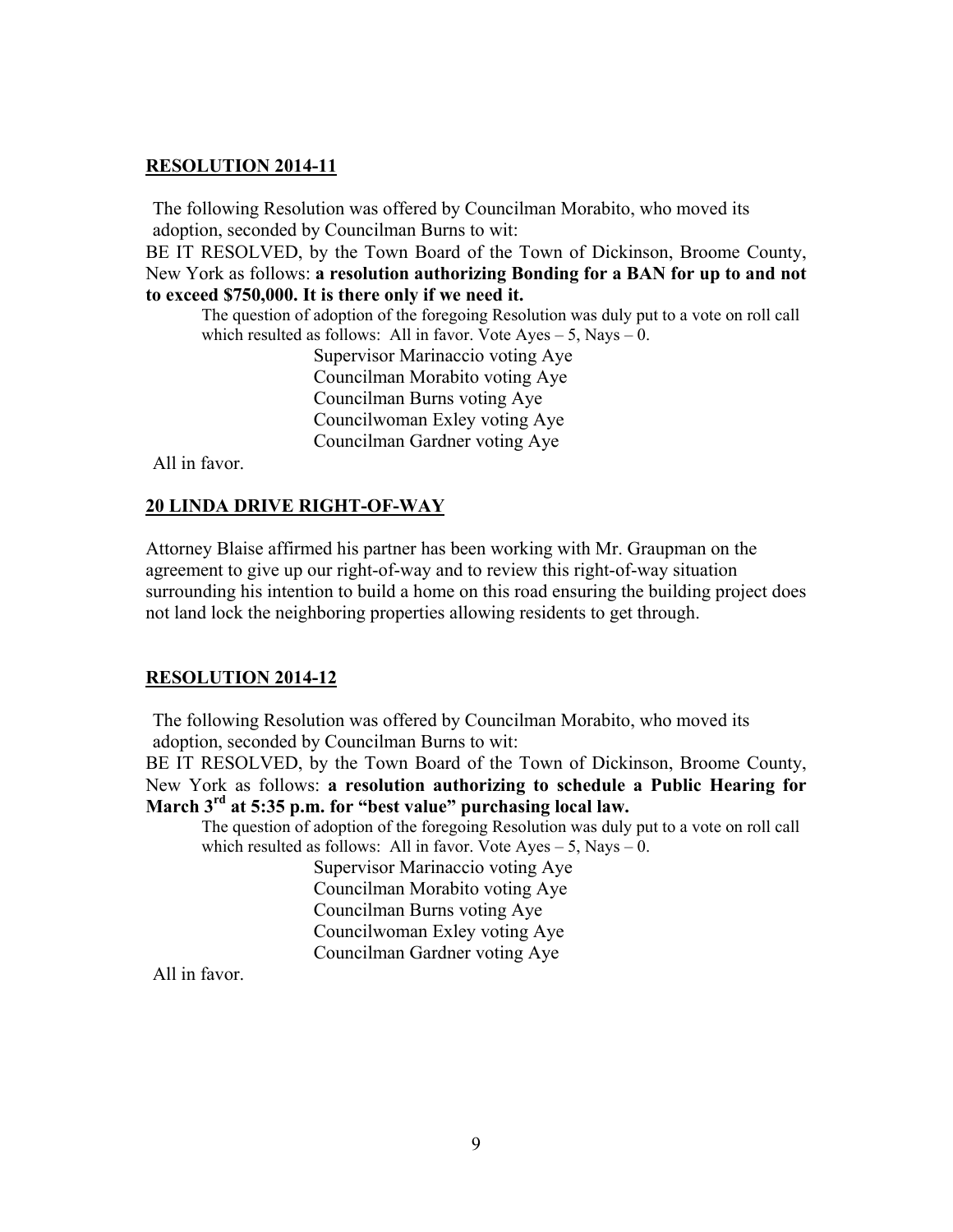# **34 AND 36 NORTH BROOME STREET**

Attorney Blaise stated his partner is preparing the documents for the closing on the **34 and 36 North Broome Street** property within the next week or so with Mr. and Mrs. Foster and another couple.

# **CHAIR**

# **SUNY BROOME COLOR RUN CONFIRMED**

Supervisor Marinaccio received documentation from **New York State,** a form **Undertaking of for the Benefit of NY State Department of Transportation (DOT)**. The form must be signed which is in resolution format with the understanding we cannot sue or try to collect any money if there is a situation during the **SUNY Broome** campus **Color Run** on April  $6<sup>th</sup>$  or any other event requiring the Town's use of a state road. Broome County Sheriff Harder and his staff will be in charge of controlling all traffic and the approximately 5,000 people involved. To date, 3,500 participants are signed up.

Mr. Marinaccio reviewed the fact they have the right to use **Front Street** which is a state road with closing down one section of road. The run organizer will segregate and send the participants off in the color groups. One of the color explosions will be close to the **Wales Building**.

On a motion by Councilman Gardner seconded by Councilwoman Exley to approve the signing of the **DOT** agreement for the April 6, 2014 event. All in favor. Vote -5 Ayes, Nays-0.

Reminder, Supervisor Marinaccio and Councilman Gardner will be at the **AOT** training in NYC departing Sunday, February  $16<sup>th</sup>$  – the 19th. Councilwoman Exley will act for him as necessary during his absence.